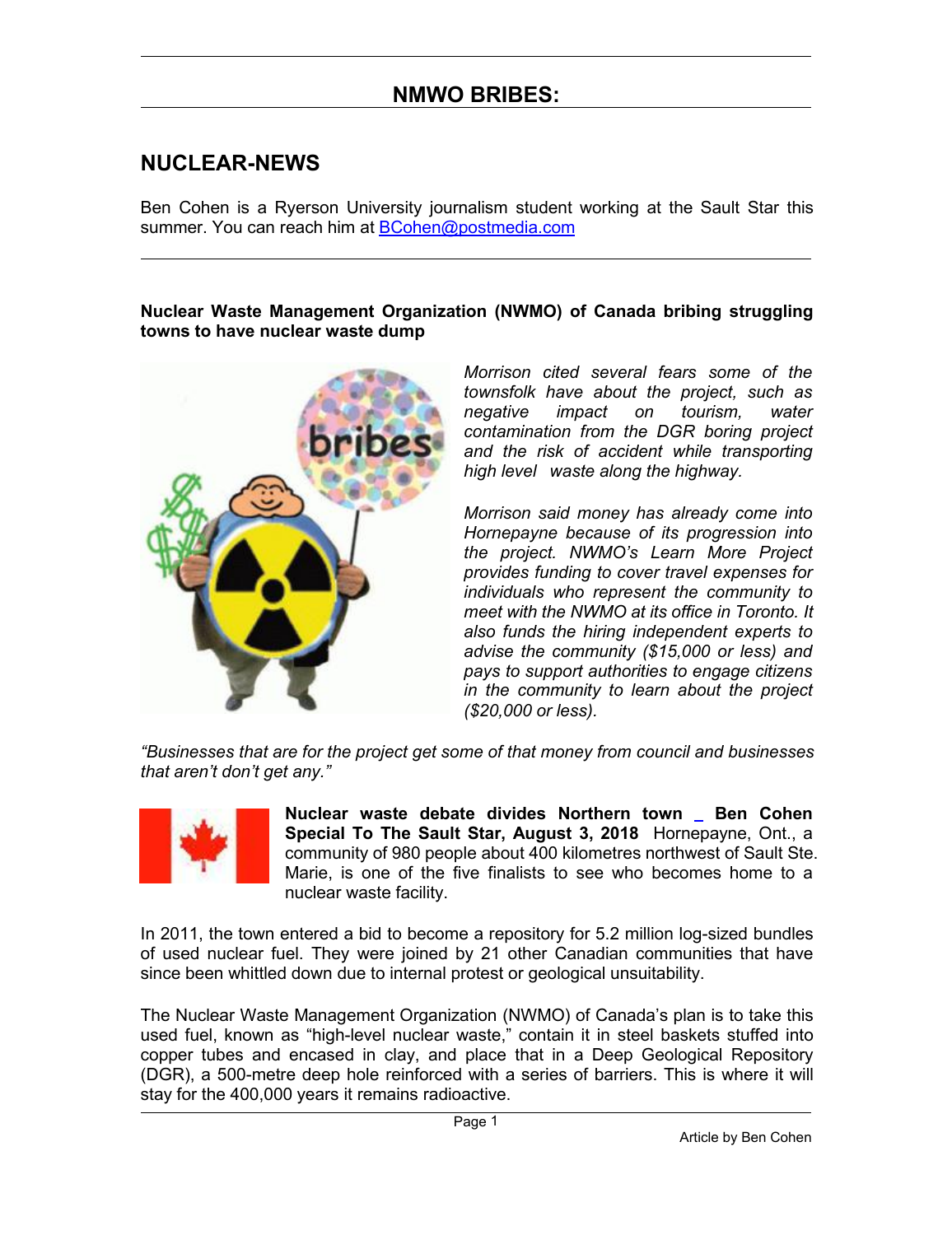Bradley Hammond, senior communications manager for NWMO, told the Sault Star that the project only moves forward if it receives "broad social acceptance" within the selected communities.

"We won't proceed in an area with opposition," he said, adding that he has complete confidence that NWMO will find a suitable town by 2023.

When asked if there was a plan in place if all five of the finalist communities, Huron-Kinloss, Ont., Ignace, Ont., Manitouwadge, Ont., and South Bruce, Ont., back out of the project, Hammond indicated there isn't, because that would be impossible.<br>[A](https://antinuclearinfo.files.wordpress.com/2011/11/bribery-1.gif) rally is being held in Hornepayne Aug. 14 to oppose the town being used for nuclear

waste storage. Those at the helm of the rally said the project "exploits" their small town.

"Outside of war, this is the worst thing you can sign up for," said Alison Morrison, a rally organizer. "(Nuclear waste) is the worst material known to man. This process has never been done anywhere in the world. We don't want to be the test project."

Morrison cited several fears some of the townsfolk have about the project, such as negative impact on tourism, water contamination from the DGR boring project and the risk of accident while transporting high-level waste along the highway.

"There are so many accidents on the highway, so much risk," she said. "I don't want to say 'terrorist' but it's a very dangerous substance that could be the target of an attack."

Despite all that, many in Hornepayne do support the project, including the current mayor, which Morrison said has created some strife.

"It's really splitting the town up," she said. "There are friends thatdon't speak anymore. Entire families are divided."

The dumping would bring benefit to the selected town. It comes with an influx of funding, jobs and industry.

The [Municipality](https://antinuclearinfo.files.wordpress.com/2010/07/flag-canada.jpg) of Kincardine, Ont., which approved the installation of a DGR in 2004, earns \$1.05 million a year as a result, plus lump-sum payments that totalled at \$5.8 million for it and its adjacent municipalities.

"The financial gain aspect is very appealing to a struggling, small town," said Morrison.

The difference between the Kincardine DGR and the one proposed for Hornepayne is that it only handles low and intermediate-level nuclear waste. This means minimally radioactive materials such as mop heads, rags, paper towels, floor sweepings and protective clothing used in nuclear stations, as well as used reactor components.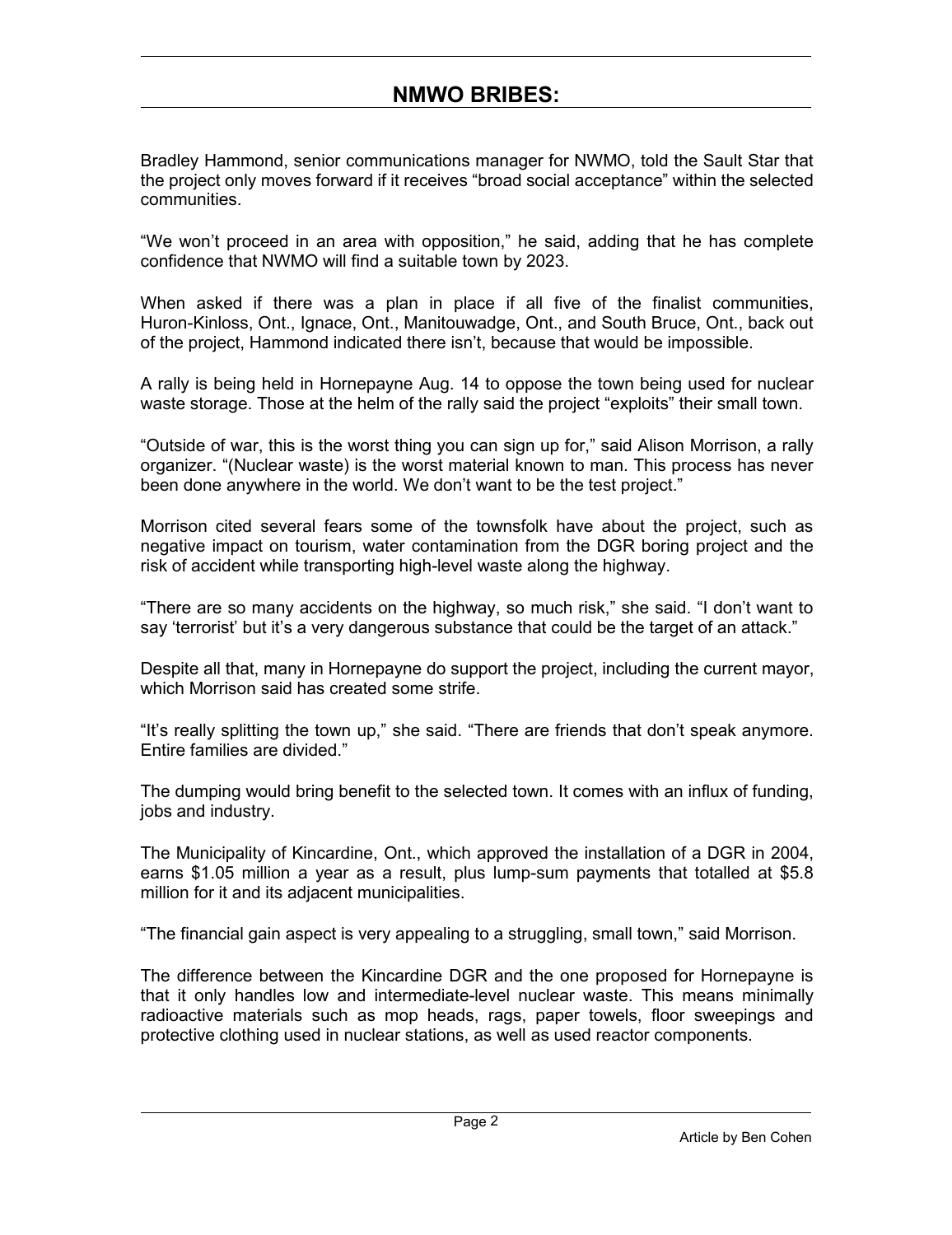The Municipality of Kincardine stipulated, in a resolution it passed, that no high-level waste would be taken in. This type of nuclear waste would be going to Hornepayne, should it be selected by the NWMO.

Morrison said money has already come into Hornepayne because of its progression into the project. NWMO's Learn More Project provides funding to cover travel expenses for individuals who represent the community to meet with the NWMO at its office in Toronto. It also funds the hiring independent experts to advise the community (\$15,000 or less) and pays to support authorities to engage citizens in the community to learn about the project (\$20,000 or less).

Local resident Ken Fraser, who, along with his wife Sandra, has been opposing the dumping for the last seven years, said that the NWMO's funding goes deeper than that.

"(NWMO) is releasing \$300,000 this yearand \$300,000 next year to Hornepayne if we stay in the process," he said. "Businesses that are for the project get some of that money from council and businesses that aren't don't get any."

Clarifying the above point, Ken and Sandra told The Starthe Township of Hornepayne recently passed a bylaw to allow this \$300,000 investment from NWMO. Ken said this happened right after the waste dumping opposition asked council for referendum so that the entire town could vote on whether or not to pursue the project. The referendum was struck down.

The local Nuclear Waste Community Liaison Committee (NWCLC) facilitates the dispersal of this money throughout town. Ken said that nearly any organization, from the fire department to local hardware stores, can approach the NWCLC to get a funding [recommendation](https://antinuclearinfo.files.wordpress.com/2011/11/bribery-1.gif) which they can then take to Town Hall for approval.

Businesses can be offered unsolicited financial aid from the \$300,000 bursary, but Ken and Sandra note that, to their knowledge, businesses in open opposition of NWMO have never been offered any money.

Should those opposing businesses approach the NWCLC for money themselves, Ken and Sandra said they would be derided as hypocrites. They claim even purchasing [products](https://antinuclearinfo.files.wordpress.com/2010/07/flag-canada.jpg) and services tangentially related to the nuclear waste funding can earn scorn from some in the pro-dumping camp.

"The (Royal Canadian) Legion here got \$25,000 to upgrade its kitchen. My wife was accused of being a hypocrite just for eating there because she opposes NWMO's presence here."

The Sault Star called the Township of Hornepayne. The treasurer, Melissa Chenier, forwarded the call to the chief administrative officer clerk, Gail Jaremy, who told The Star that Hornepayne Mayor Morley Forster would be in touch. He did not return the call.